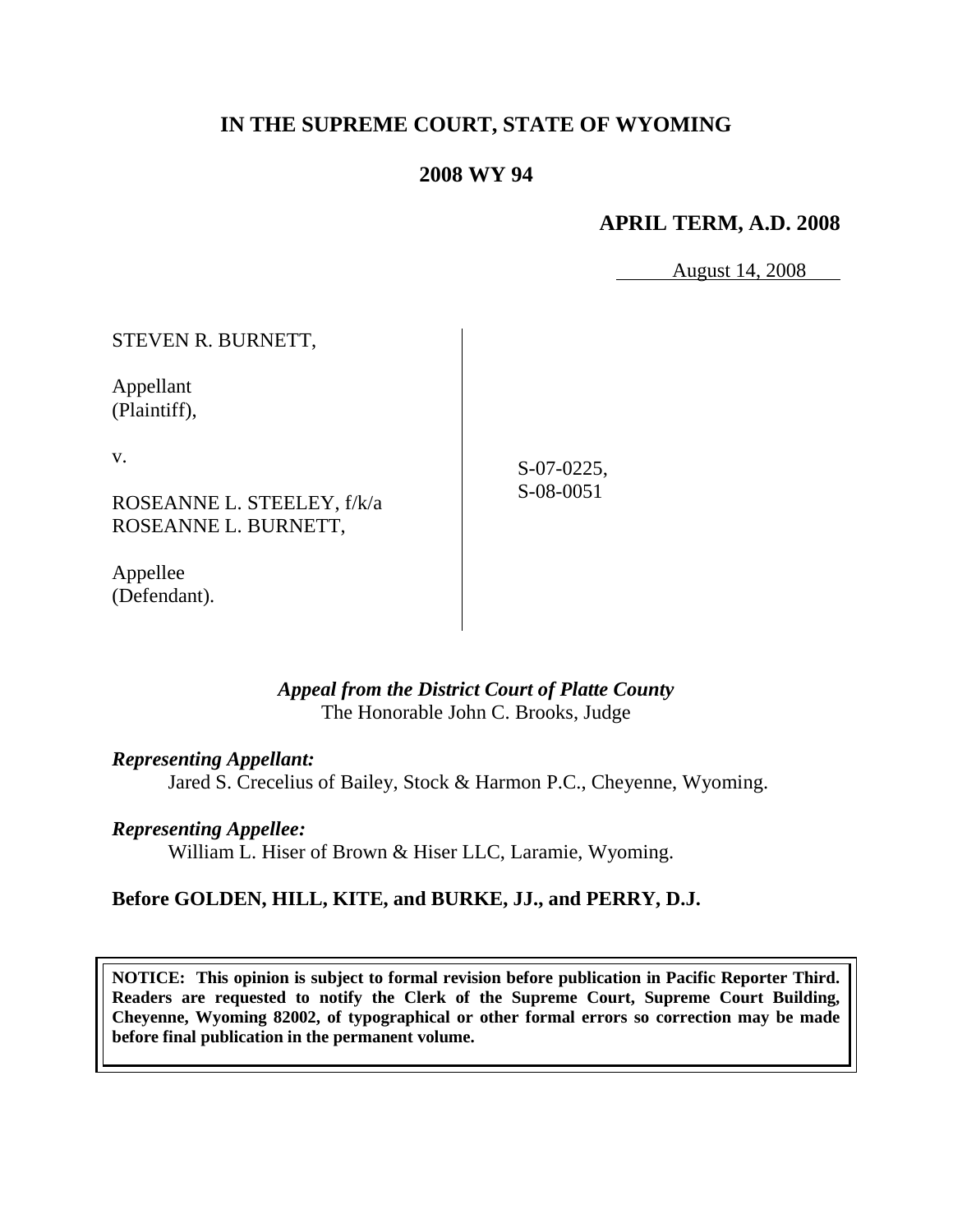### **KITE, Justice.**

[¶1] Following divorce proceedings, the district court entered a judgment requiring the husband, Steven R. Burnett, to pay the wife, Roseanne L. Steeley, the amount of "\$417,609 in cash or property by April 1, 2006" to equalize the marital property division. Mr. Burnett did not pay or make any effort to pay the judgment by April 1, 2006. Nearly a year and a half later, the district court entered another order requiring Mr. Burnett to pay the amount owed to Ms. Steeley in cash. Subsequently, the district court entered an order awarding Ms. Steeley attorney's fees of \$42,501.00 and costs of \$2,823.86.

[¶2] In his first appeal, Mr. Burnett claims the district court improperly modified the original judgment by requiring payment in cash when the requirements of the applicable rules authorizing modification of a judgment were not met. He also claims the district court improperly ordered him to pay interest on the judgment after Ms. Steeley rejected his offer to convey property by warranty deed. In a subsequent appeal, Mr. Burnett claims the district court erred in awarding Ms. Steeley attorney's fees. We consolidated the appeals and affirm.

#### **ISSUES**

[¶3] The parties each present their own statement of the issues for this Court's review. We re-phrase the determinative issues as follows:

- 1. Whether the district court properly ordered Mr. Burnett to pay the unsatisfied amount of the judgment in cash 18 months after the April 1, 2006, deadline for payment of the judgment in full had passed.
- 2. Whether the district court properly ordered Mr. Burnett to pay interest on the judgment from April 1, 2006, until the judgment is paid in full.
- 3. Whether the district court properly awarded Ms. Steeley attorney's fees.

### **FACTS**

[¶4] The parties were married on July 25, 1971. They separated on June 15, 2003, after nearly 32 years of marriage. They were divorced by decree entered on October 3, 2005.

[¶5] During their marriage, Ms. Steeley worked at a bank in Wheatland, Wyoming, and ultimately became bank manager. Mr. Burnett worked at various jobs in Wheatland until approximately 1985 when he quit his job and began working full time on the Burnett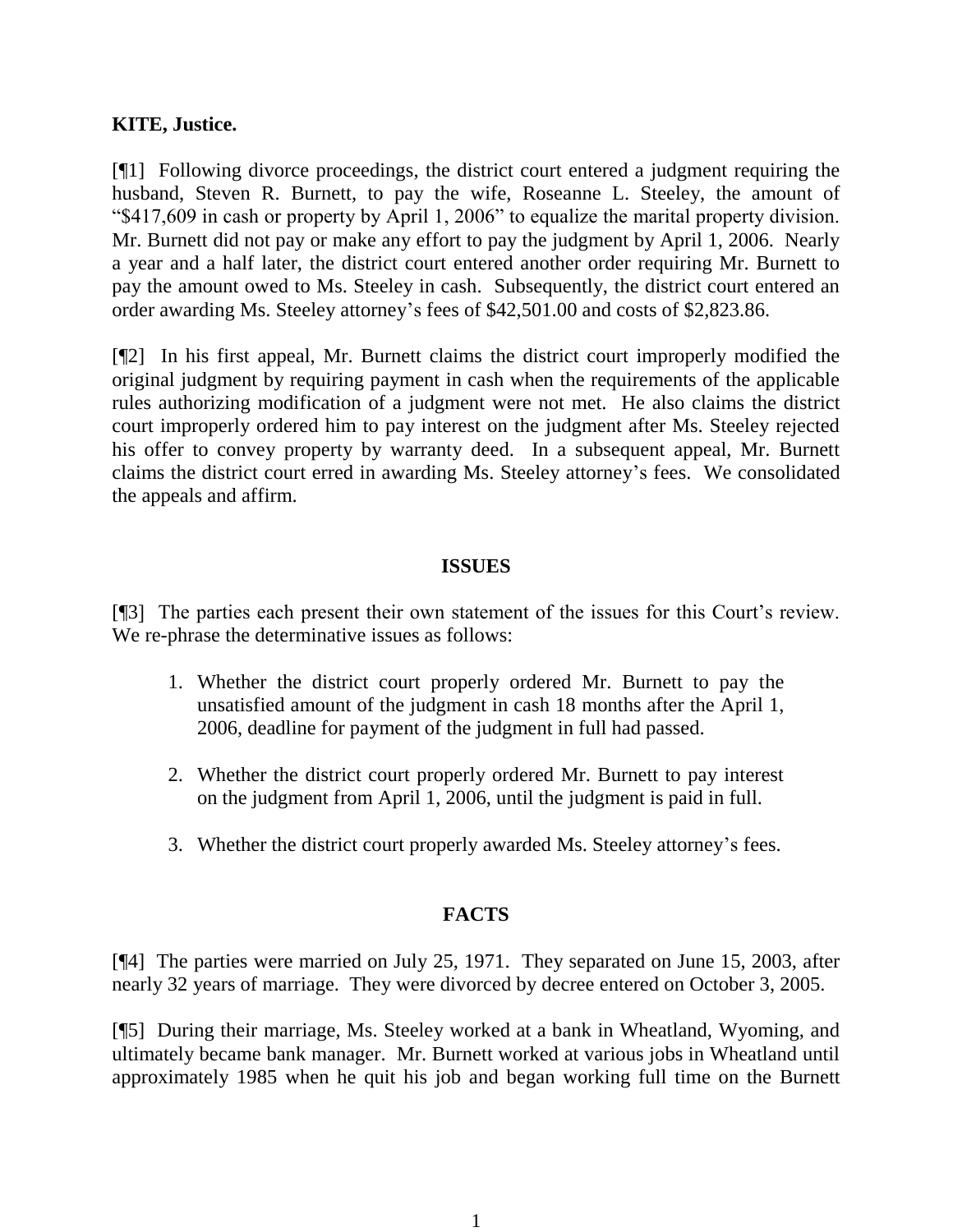family ranch, which his family had owned for four generations. In 1986, Mr. Burnett entered into the Burnett Ranches Partnership with his mother and brother.

[¶6] At the time the district court entered the divorce decree, issues remained concerning the division of the marital assets and debts the parties incurred during the marriage. The most significant issue involved the ranch land owned by the partnership. Following a hearing to determine how the marital property should be divided between the parties, the district court issued a decision letter finding in pertinent part that: Mr. Burnett owned 53% of the Burnett Ranches Partnership; his ability to leave his job in the mid-1980s and work on the family ranch thereafter was due to Ms. Steeley's employment at the bank; all of Ms. Steeley's income from the bank was spent to support the family; the ranch appreciated in value between 1986 (the approximate date Mr. Burnett began working full-time at the ranch) and June of 2003 (when the parties separated); the appreciation was due in part to Ms. Steeley's efforts; and, Mr. Burnett's partnership interest was a marital asset.

[¶7] The district court held that Ms. Steeley was entitled to an approximately equal share of the marital estate. Based upon the parties' evidence, the district court concluded the total value of the marital estate, including Mr. Burnett's partnership interest and the parties' non-ranch assets, was \$1,408,705. Dividing that figure in half, the district court concluded each party's share in the marital estate was \$704,353. The district court subtracted the value of Ms. Steeley's non-ranch assets, which she had already received, to arrive at a figure of \$417,609 owing to Ms. Steeley. The district court ordered the partnership assets belonging to Mr. Burnett be set over to him as his sole and separate property and ordered him to pay the sum of \$417,609 in cash or property to Ms. Steeley by April 1, 2006. The district court entered an order and judgment consistent with its decision letter on February 23, 2006 (the February 2006 judgment).

[¶8] Mr. Burnett did not pay any of the judgment by April 1, 2006. After that date, he filed notices of deposit of quitclaim deeds to convey ranch property to Ms. Steeley in satisfaction of the order and judgment. It appears to be undisputed that Mr. Burnett did not have clear title to the property at the time he deposited the deeds. $<sup>1</sup>$ </sup>

[¶9] On June 20, 2006, pursuant to Wyo. Stat. Ann. § 17-21-504 (LexisNexis 2007), Ms. Steeley filed an application for charging order and appointment of receiver in which she alleged that Mr. Burnett had not paid the February 2006 judgment. She sought an order charging Mr. Burnett's share of any partnership distributions due or to become due in satisfaction of the judgment and appointing a receiver to take possession of those distributions to facilitate payment to her. She also requested an order requiring Mr.

 $\overline{a}$ 

<sup>&</sup>lt;sup>1</sup> Mr. Burnett's attorney acknowledged the title problems at the July 31, 2007, hearing when, in questioning Ms. Steeley, he stated: "There were problems with the title" and asked her about discussions she had with Mr. Burnett concerning what could be done to clear the title.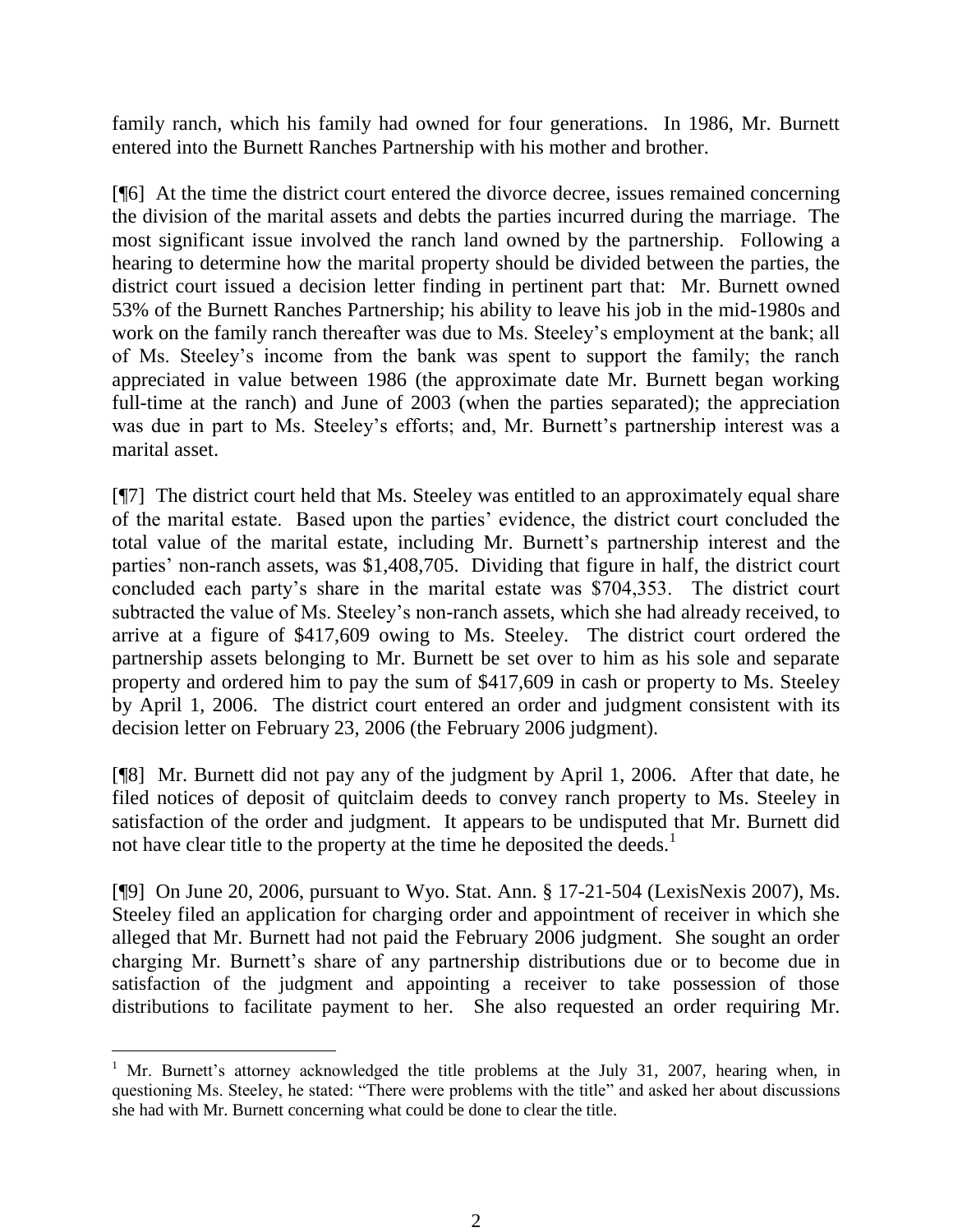Burnett to pay the amount owed plus interest at the statutory rate of ten percent. The district court convened a hearing on the application and, on September 12, 2006, entered a charging order and an order appointing a receiver.

[¶10] In its order, the district court found that Mr. Burnett had not satisfied the February 2006 judgment; the judgment amount was subject to statutory interest at the rate of ten percent per annum from the date entered until paid; the quitclaim deeds Mr. Burnett filed were not effective to satisfy the judgment; and, if Mr. Burnett chose to satisfy the February 2006 judgment by transferring property to Ms. Steeley, he had the burden of establishing the value of the property and that he had clear title to the property and paying the cost of transferring the property by warranty deed. The district court also found that Mr. Burnett had actual control over the Burnett Ranches Partnership, its assets and activities; Ms. Steeley was entitled to a charging order against Mr. Burnett's transferable partnership interest; and Ms. Steeley was entitled to the appointment of a receiver to facilitate payment of Mr. Burnett's transferable interest to her. In addition, the district court ordered Mr. Burnett to pay the receiver's costs, refrain from transferring any interest in his property or property of the Burnett Ranches Partnership without court approval until he had satisfied the February 2006 judgment and provide to the receiver all partnership documents reflecting his partnership interest, draws and distributions.

[¶11] The day after the district court entered its order, Mr. Burnett filed a motion to compel satisfaction of judgment. By memorandum attached to the motion, he asserted that he had made good faith efforts to satisfy the February 2006 judgment by, first, depositing the quitclaim deeds and, subsequently, delivering a warranty deed to Ms. Steeley's attorney. He claimed that he had clear title to the property he had attempted to transfer and its value was more than sufficient to satisfy the judgment. He asked the district court to order Ms. Steeley to accept the property in payment of the judgment and file a release of claim.

[¶12] The district court scheduled a hearing for September 29, 2006. After the hearing, the district court issued an order requiring the parties to select an appraiser within 20 days to appraise the Burnett Ranches Partnership property. The order provided that upon completion of the appraisal, the cost of which the parties were to share equally, the district court would order Mr. Burnett to transfer property to Ms. Steeley along with sufficient cash to satisfy the February 2006 judgment. The district court stayed the enforcement proceedings in the meantime.

[¶13] Ms. Steeley filed a written objection to the district court's order. The thrust of her objection was that if the district court ordered a new appraisal of the partnership real property it also needed to reconsider the amount of the original February 2006 judgment. She argued that, if the new appraisal indicated the property value had appreciated since the judgment and the court did not reconsider the judgment amount, she would not receive the approximately equal share of the marital estate the district court held she was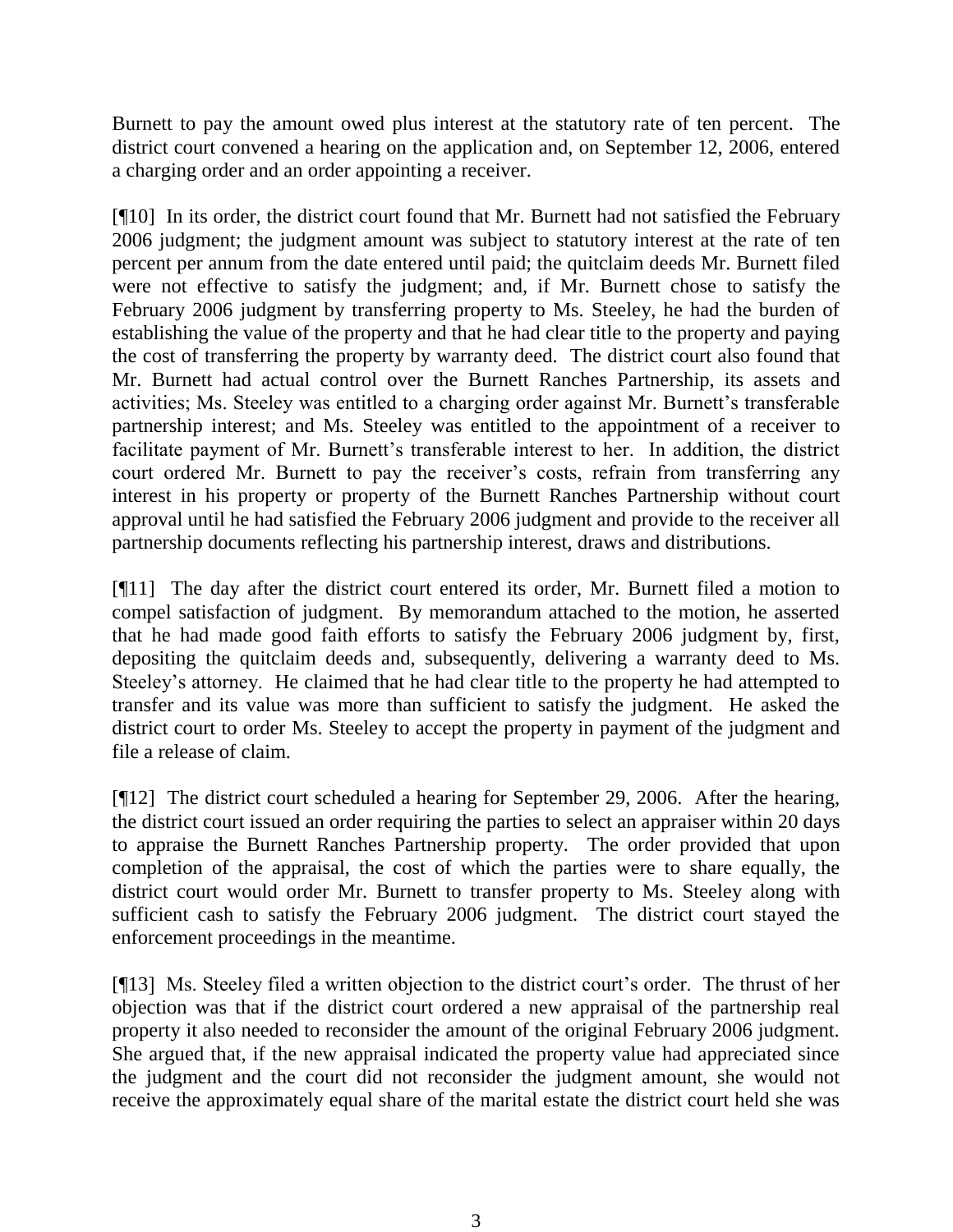entitled to receive. Ms. Steeley also objected to the district court's order requiring her to pay one-half of the appraisal costs, presumably because she had already paid for an appraisal in preparation for the property division hearing and because the district court had previously ordered that Mr. Burnett would bear the costs if he chose to satisfy the judgment by transferring property.

[¶14] After Ms. Steeley's October 2006 objection to the district court's order, nothing further appears in the record until June 4, 2007, when Mr. Burnett filed a request for a hearing on a motion to compel satisfaction of judgment. The district court scheduled a hearing for July 31, 2007. Prior to the hearing, Ms. Steeley filed a motion to lift the stay on execution and allow enforcement of the February 2006 judgment. Based upon statements Mr. Burnett previously made indicating that the partnership had dissolved, Ms. Steeley alleged that he was now the sole owner of the property formerly owned by the partnership. She further informed the court that after the November 2006 order, she and Mr. Burnett had agreed to the sale of two properties and application of the proceeds, \$66,232.03 and \$59,414.09, to the February 2006 judgment, leaving a balance of \$348,962.37. She asked the district court to allow her to proceed to collect the outstanding amount. By separate motion, Ms. Steeley also requested an award of attorney's fees incurred in enforcing the February 2006 judgment.

[¶15] Following the July 31, 2007, hearing, the district court entered an order finding in pertinent part that: Mr. Burnett still owed Ms. Steeley \$348,962.37 on the February 2006 judgment; since the February 2006 judgment, the property value had appreciated to Mr. Burnett's benefit; it would be inequitable to allow Mr. Burnett to reap the benefit of the appreciation which Ms. Steeley would have received if the property had been deeded to her by April 1, 2006, as the judgment required; Mr. Burnett was doing "extraordinarily well financially" as reflected by his attempts to negotiate a \$3,000,000 loan to expand his business interests; therefore, Mr. Burnett had the financial ability to pay and should pay Ms. Steeley in cash the outstanding amount plus statutory interest at the rate of ten percent. The district court granted Ms. Steeley's motion to lift the stay and allow her to enforce the judgment. By subsequent order, the district court awarded Ms. Steeley \$42,501.00 in attorney's fees and \$2,823.86 in costs. Mr. Burnett appealed from the order lifting the stay and allowing enforcement of the judgment and from the order awarding attorney's fees.

### **STANDARD OF REVIEW**

[¶16] The orders appealed from in this matter decided post-judgment motions filed by a judgment creditor and a judgment debtor. Post-judgment enforcement and execution proceedings are addressed to the sound discretion of the trial court and are reviewed on appeal only for an abuse of discretion. *Woods v. Wells Fargo Bank Wyoming*, 2004 WY 61, ¶ 19, 90 P.3d 724, 731 (Wyo. 2004).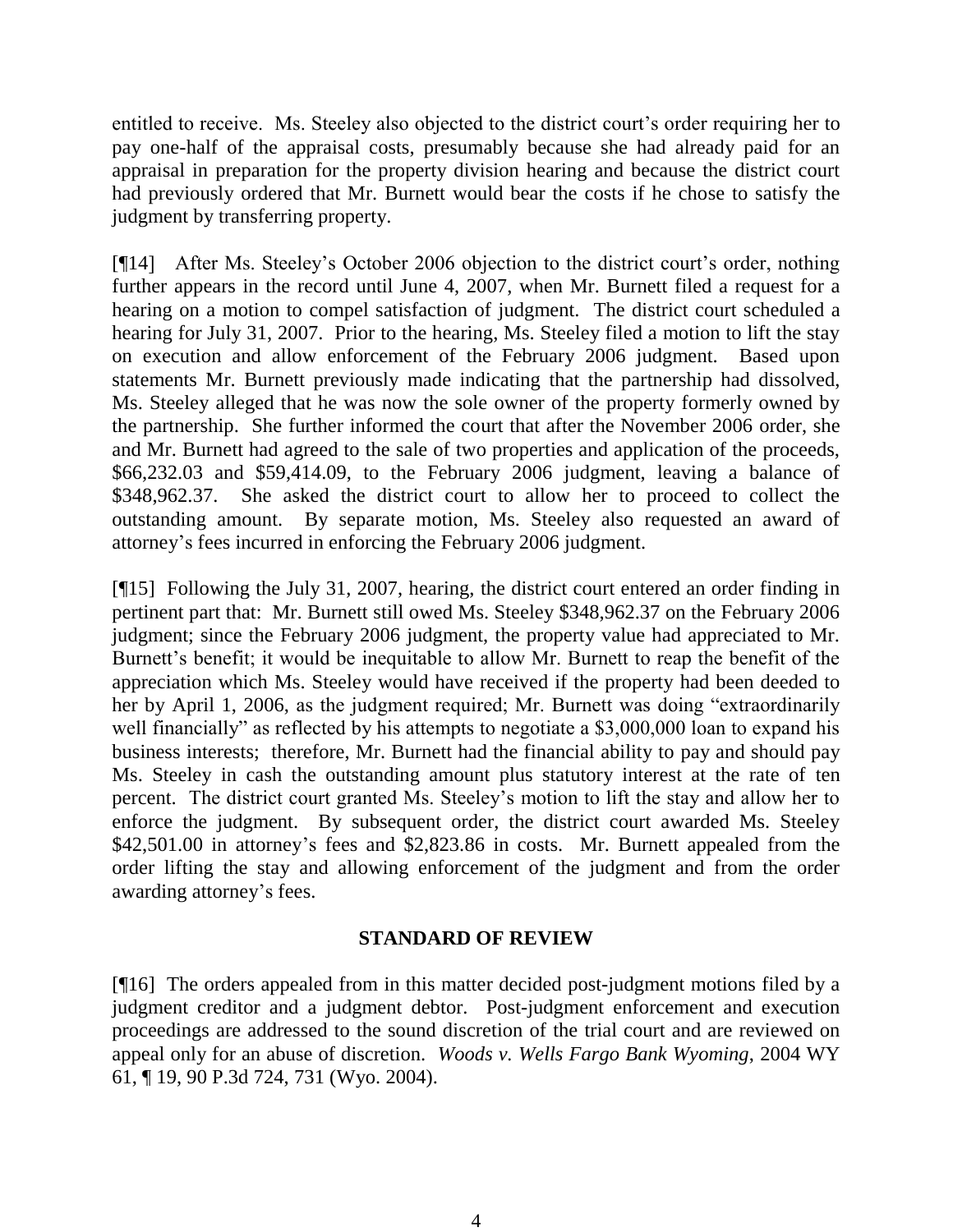### **DISCUSSION**

## *1. The District Court Had the Authority to Order Mr. Burnett in August 2007 to Pay the February 2006 Judgment in Cash.*

[¶17] Mr. Burnett claims that Ms. Steeley's motion to lift the stay of execution, filed 18 months after the February 2006 judgment, was in effect a motion to alter or amend the judgment. He asserts that the district court was constrained by W.R.C.P. 59(e) and 60(b) from ordering him in August of 2007 to pay Ms. Steeley in cash when the February 2006 judgment allowed him to pay her in cash or property. He argues that the district court could alter the judgment pursuant to Rule 59(e) only upon a party's motion filed no later than ten days after its entry. Here, no party filed a motion within ten days of the February 2006 judgment; therefore, he asserts, Rule 59(e) provides no authority for the district court to order him 18 months later to pay Ms. Steeley in cash.

[¶18] Mr. Burnett also argues the district court could, upon a party's motion within a reasonable time, order relief from the February 2006 judgment pursuant to Rule 60(b) upon a showing of one of the factors enumerated in the rule.<sup>2</sup> Because no motion was filed and no showing was made of any of the factors identified in Rule 60(b), Mr. Burnett argues the district court exceeded its authority in altering the February 2006 judgment in August 2007 to require him to pay Ms. Steeley in cash. Mr. Burnett also reiterates the arguments he presented in the district court to the effect that he attempted in good faith to pay the judgment by transferring property; Ms. Steeley rejected his efforts; he had clear title to the property and its value exceeded the judgment amount; and the appropriate resolution of the dispute was to order Ms. Steeley to accept the transfer of property.

[¶19] Ms. Steeley responds that W.R.C.P. 59(e) and 60(b) are not applicable to the proceedings giving rise to this appeal. She asserts that when Mr. Burnett did not satisfy the February 2006 judgment by the date required, she was entitled to pursue enforcement proceedings and the district court had the discretion to enforce the judgment in the manner it did. Given Mr. Burnett's failure to pay the judgment as ordered and his efforts to delay payment and thwart the district court's ruling that she receive an equal share of the marital property, Ms. Steeley contends that he cannot be heard to complain now about the manner in which the district court enforced the judgment.

 $\overline{a}$ 

<sup>&</sup>lt;sup>2</sup> W.R.C.P. 60(b) allows relief from a judgment upon a showing of one of the following: (1) mistake, inadvertence, surprise or excusable neglect; (2) newly discovered evidence which by due diligence could not have been discovered in time to move for a new trial under Rule 59(b); (3) fraud, misrepresentation, or other misconduct of an adverse party; (4) the judgment is void; (5) the judgment has been satisfied, released or discharged or it is no longer equitable that the judgment should have prospective application; or (6) any other reason justifying relief from the operation of the judgment.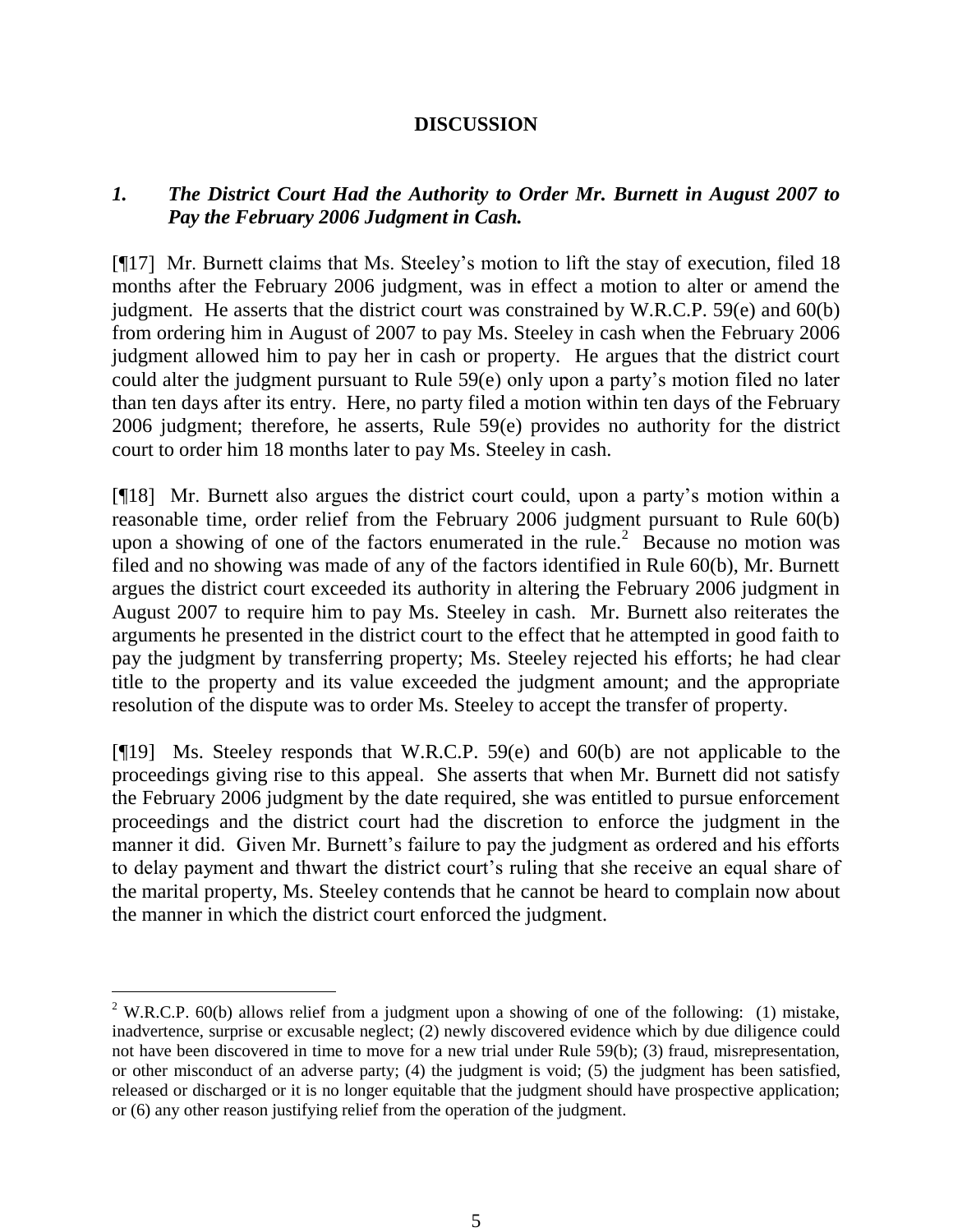[¶20] We agree that the issue before us does not concern a modification of a property division, but rather an enforcement proceeding brought after the judgment dividing the property became final and remained unsatisfied. The record in this case clearly reflects that the district court entered judgment requiring Mr. Burnett to pay \$417,609 in cash or property by April 1, 2006. Mr. Burnett did not pay the judgment in cash or property by the date the court ordered, nor did he appeal the judgment. Consequently, the judgment became final and enforcement proceedings were the next appropriate step.

[¶21] On June 20, 2006, Ms. Steeley sought to enforce the judgment. Among the enforcement avenues available to her, she elected to proceed under § 17-21-504, which allows a judgment creditor to reach a judgment debtor's share of partnership distributions in satisfaction of the judgment. In accordance with that provision, she asked the district court to issue an order charging Mr. Burnett's share of any partnership distributions due or to become due and appointing a receiver to take possession of them. The district court granted her request and entered an order to that effect.

[¶22] When the judgment still remained unsatisfied by July of 2007, Ms. Steeley again sought enforcement. She filed a motion to lift the stay and for an order allowing her to proceed under Wyo. Stat. Ann., Title 1, Chapter 17, (LexisNexis 2007) to execute on the judgment, meaning the property would be sold at auction and the proceeds would be used to pay the outstanding judgment amount. The district court convened another hearing during which Mr. Burnett testified that:

- he had conducted partnership business as usual, including the sale of partnership property without court approval, in direct contravention of the court's order to refrain from doing so until he satisfied the February 2006 judgment;
- with the exception of the two parcels he sold in partial satisfaction of the judgment, none of the proceeds from the unauthorized sales of partnership property was used to satisfy the judgment;
- not all of the partnership property was included in the court ordered appraisal;
- he was, at the time of the hearing, in the process of borrowing \$3,000,000.00, which he planned to use to further his business interests.

[¶23] In addition to Mr. Burnett's testimony, the district court also heard Ms. Steeley's testimony that she was unable to work due to high levels of anxiety resulting from emotional and physical abuse she suffered during the last six years of her marriage. As a consequence, she used her retirement funds (incurring a penalty and income tax) and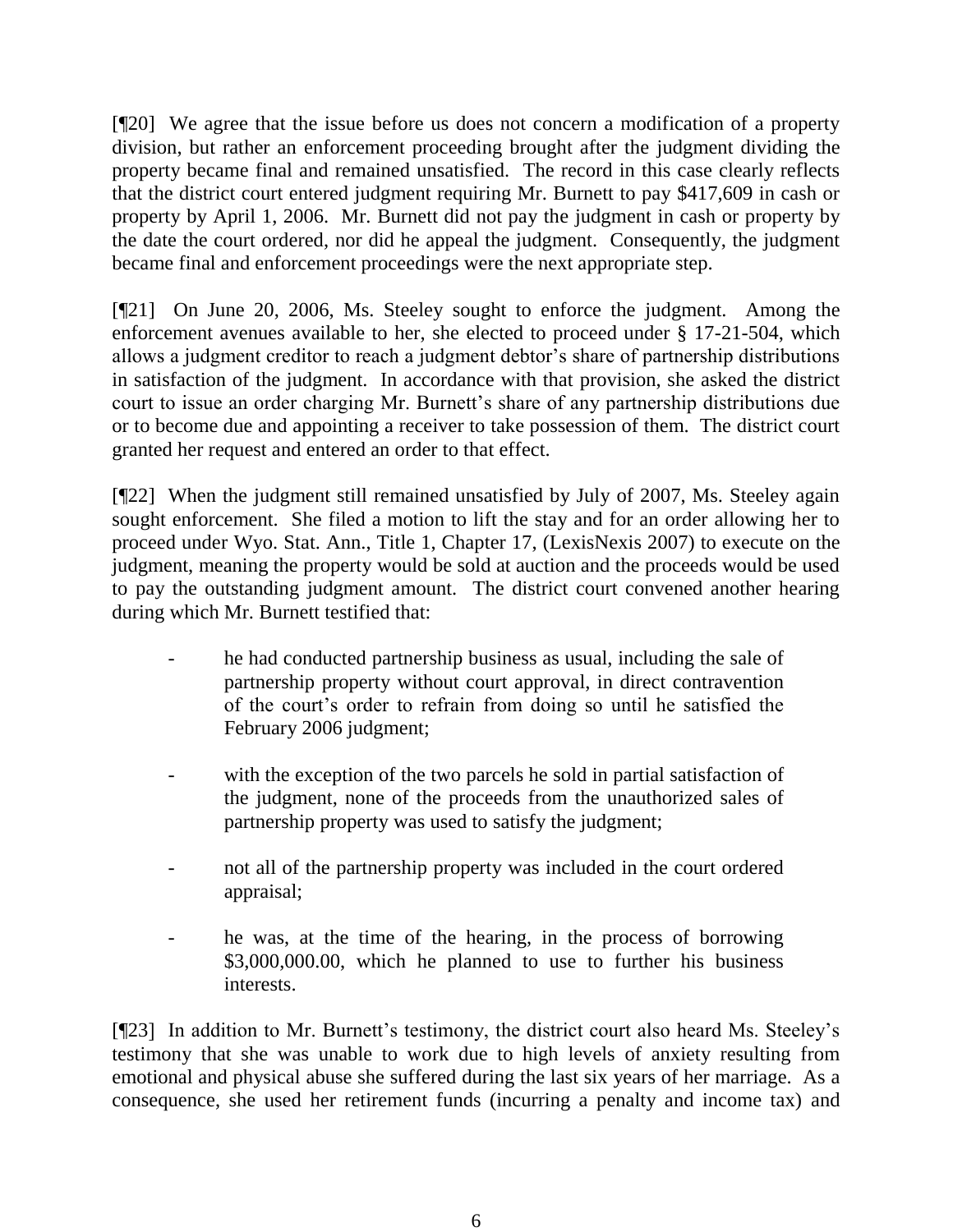obtained a home equity loan to pay her living expenses, and borrowed money on a credit card to pay her attorney's fees. Ms. Steeley also testified that she did not accept the property Mr. Burnett offered in satisfaction of the judgment because she could not afford the cost of the appraisal required to sell the property and because the proposed transfer involved land subject to covenants that required the owner to fence out Mr. Burnett's cattle, which graze on the adjoining property where he holds the grazing right in perpetuity. She testified that she could not afford the fencing costs, did not live in Wyoming to maintain the fences and could not afford the cost of marketing and selling the property from out of state. Ms. Steeley also testified that Mr. Burnett's last offer to transfer property to her required her to first pay him \$43,000, money which she did not have. She further testified that Mr. Burnett did not own the property he attempted to convey to her earlier by quitclaim deed; rather, the Burnett Ranches Partnership owned the property and it was subject to a \$600,000 lien and a joint venture agreement.

[**[24]** This Court has said:

Courts have inherent power to enforce their own judgments and should see to it that such judgments are enforced when they are called upon to do so. To deprive a court of power to execute its judgments is to impair its jurisdiction, and the general rule is that every court having jurisdiction to render a particular judgment has inherent power and authority to enforce it and to exercise equitable control over such enforcement. Thus, a court of equity has inherent power to enforce its decrees. A court of equity retains and possesses the power to control the manner of the execution of its decree, and has the inherent right to modify, by a subsequent order, the manner in which it shall be enforced.

*Hurd v. Nelson*, 714 P.2d 767, 771 (Wyo. 1986). Applying these principles in *Ahearn v. Ahearn*, 993 P.2d 942, 947 (Wyo. 1999), this Court held that a district court had the authority to order father to refund money to his children's bank accounts after withdrawing the funds without mother's consent in violation of the court's order. Citing *Hurd*, 714 P.2d at 771, the Court held that when father violated its order, the district court was well within its powers in ordering him to refund the money. Although *Hurd* and *Ahearn* involve substantially different facts than those presented in this case, the principles relied upon in those cases are equally applicable here.

[¶25] The judgment in this case was to be paid by April 1, 2006. It was not paid and Mr. Burnett's initial offer to transfer property in satisfaction of the judgment involved parcels of property to which he did not have clear title. Mr. Burnett's subsequent offers of property appear to have included provisions or complications making acceptance by Ms.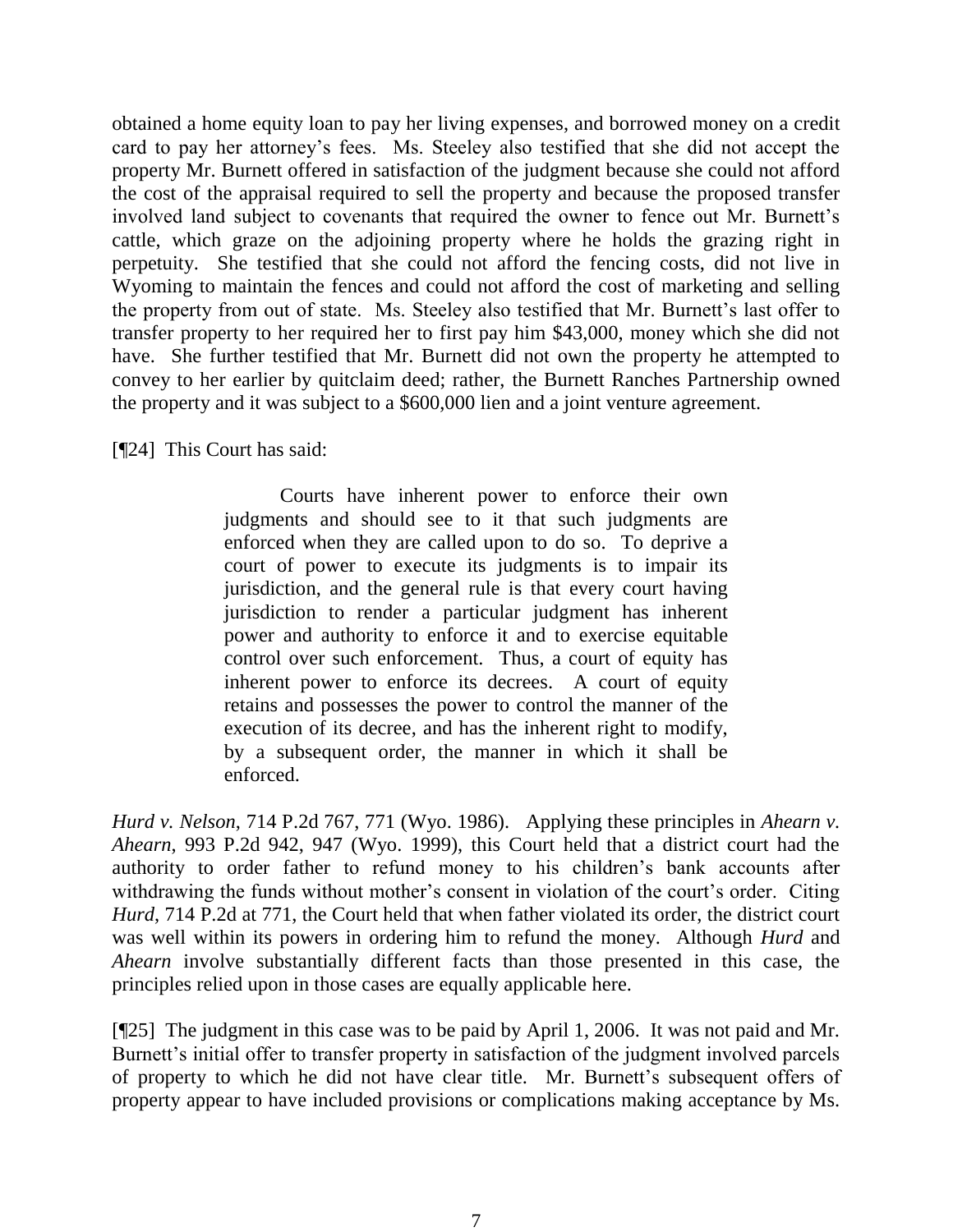Steeley impossible or at least difficult in light of her financial situation and her residence out-of-state. Once the February 2006 judgment became final, Ms. Steeley had the legal right to proceed with enforcement. The fact that those proceedings did not result ultimately in sale of the property at auction and distribution of the proceeds to Ms. Steeley as provided by the enforcement statutes does not require reversal. Under the circumstances, the district court had the discretion to determine the manner in which to enforce the judgment, including the discretion to order Mr. Burnett to pay the unsatisfied judgment amount in cash.

## *2. The District Court Properly Ordered Mr. Burnett to Pay Interest on the Judgment from the Date of the February 2006 Judgment Until He Pays the Judgment in Full.*

[¶26] Mr. Burnett also claims the district court erred in ordering him to pay interest on the February 2006 judgment amount after May 1, 2007, the date when he offered to convey property by warranty deed to Ms. Steeley in satisfaction of the judgment. He contends that her rejection of his offer cannot be the basis for imposing additional interest payments on him. He cites Wyo. Stat. Ann. § 1-16-102(a) (LexisNexis 2007) which provides that interest accrues from the time judgment is entered "until paid." Citing *Parker v. Artery*, 889 P.2d 520, 527 (Wyo. 1995), he argues that the phrase "until paid" includes the tender of a payment due; it does not require the tender to be accepted. On that basis he contends that Ms. Steeley's rejection of his May 1, 2007, offer to transfer property by warranty deed tolled the accrual of statutory interest.

[¶27] In *Parker*, judgment was entered against the defendant and statutory interest began to accrue as of that date. The defendant filed a motion for leave to deposit the judgment amount in court. In the motion, the defendant asserted that the plaintiffs had refused to accept payment of the judgment pending a ruling on their post-trial motions and a possible appeal. *Id*. at 527. The district court allowed the defendant to deposit the judgment amount and tolled the accrual of statutory interest as of the deposit date.

[ $[$ 28] On appeal, this Court held that the words "until paid" as used in § 1-16-102(a) do not require the payment of a judgment amount to be made and accepted by the prevailing party to toll the accrual of statutory interest. *Id*. at 528. By paying the judgment amount to the district court, i.e. surrendering control to the court of the sum necessary to discharge the debt, the defendant "paid" the judgment amount and stopped the accrual of statutory interest.

[¶29] Unlike the situation in *Parker*, Mr. Burnett did not pay the judgment amount to the district court. Depositing quitclaim deeds for property to which he did not have clear title did not constitute "payment" to the district court of the judgment amount such as would stop the accrual of statutory interest, nor did his offer to convey property by warranty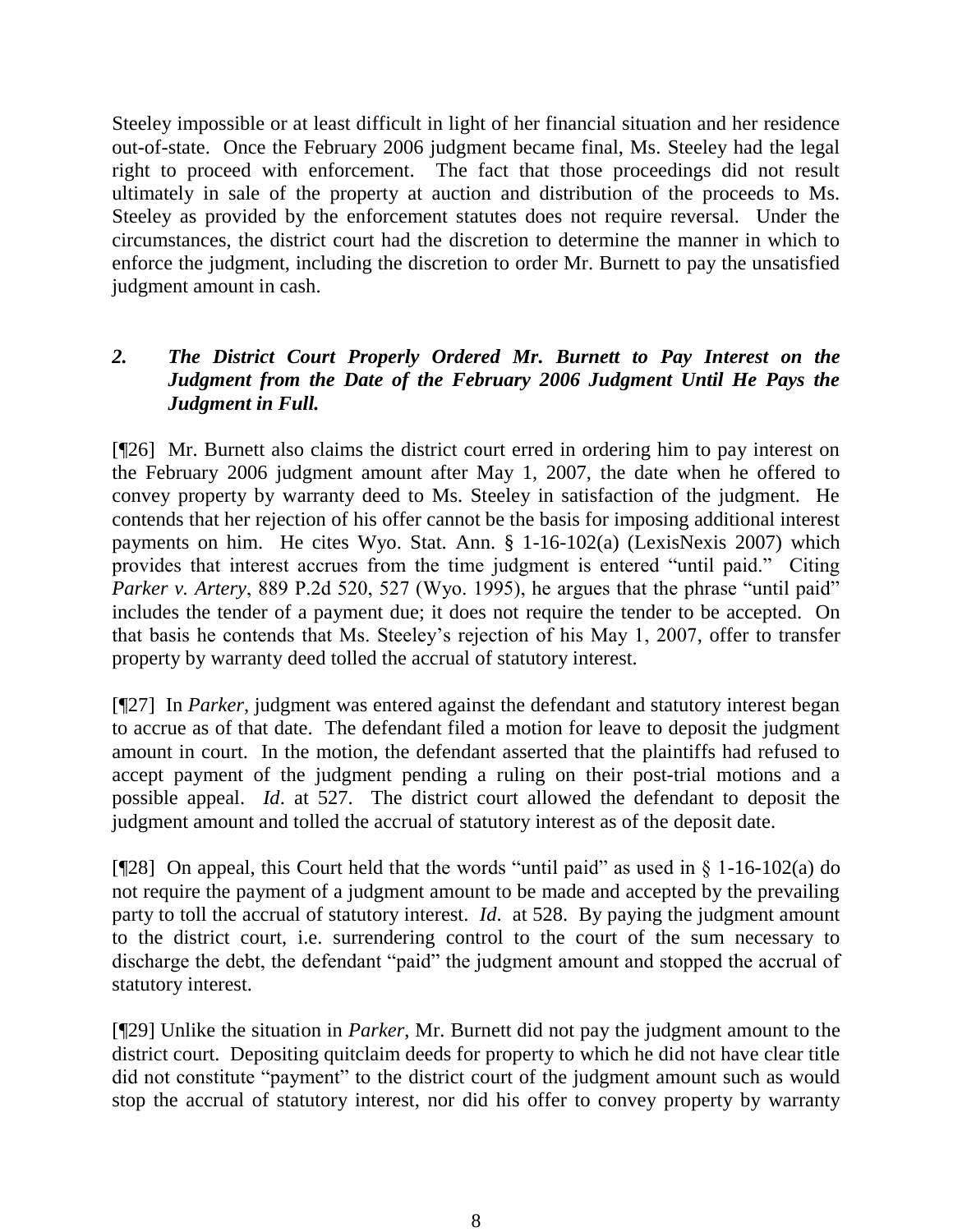deed upon receipt of \$43,000 from the judgment creditor. Neither of these acts constituted surrendering control to the court of the sum necessary to discharge the debt. *Id.*

[¶30] The other difficulty with Mr. Burnett's argument is that, unlike the situation in *Parker* where the judgment debtor deposited the judgment amount with the district court, the record here does not establish that any of Mr. Burnett's efforts involved payment of the judgment amount. Mr. Burnett presented no evidence to support the conclusion that the quitclaim deeds he deposited with the court conveyed property valued at a price equal to the judgment amount. As for his subsequent offer to convey property by warranty deed, Ms. Steeley was under no obligation to accept it given that it came over a year after the judgment became final, came after she had begun enforcement proceedings, and included a contingency (the payment to him of \$43,000) that Ms. Steeley testified she could not meet. Under the circumstances, Mr. Burnett's offer did not stop the accrual of statutory interest.

# *3. The District Court Properly Exercised Its Discretion in Awarding Attorney's Fees.*

[¶31] In Mr. Burnett's consolidated appeal, he challenges the district court's order awarding attorney's fees that Ms. Steeley expended in her efforts to enforce the February 2006 judgment. He claims first that the district court lacked authority to award attorney's fees because this Court has interpreted Wyo. Stat. Ann. § 20-2-111 (LexisNexis 2007) as allowing such an award only for fees expended during a divorce proceeding or in an action to enforce a divorce decree. He claims the fees awarded here were not expended during the divorce action or in an action to enforce a divorce decree but instead were incurred by Ms. Steeley in her efforts to modify the final property division judgment.

[¶32] Section 20-2-111 provides:

In every action brought for divorce, the court may require either party to pay any sum necessary to enable the other to carry on or defend the action and for support and the support of the children of the parties during its pendency. The court may decree costs against either party and award execution for the costs, or it may direct costs to be paid out of any property sequestered, in the power of the court, or in the hands of a receiver. The court may also direct payment to either party for such purpose of any sum due and owing from any person.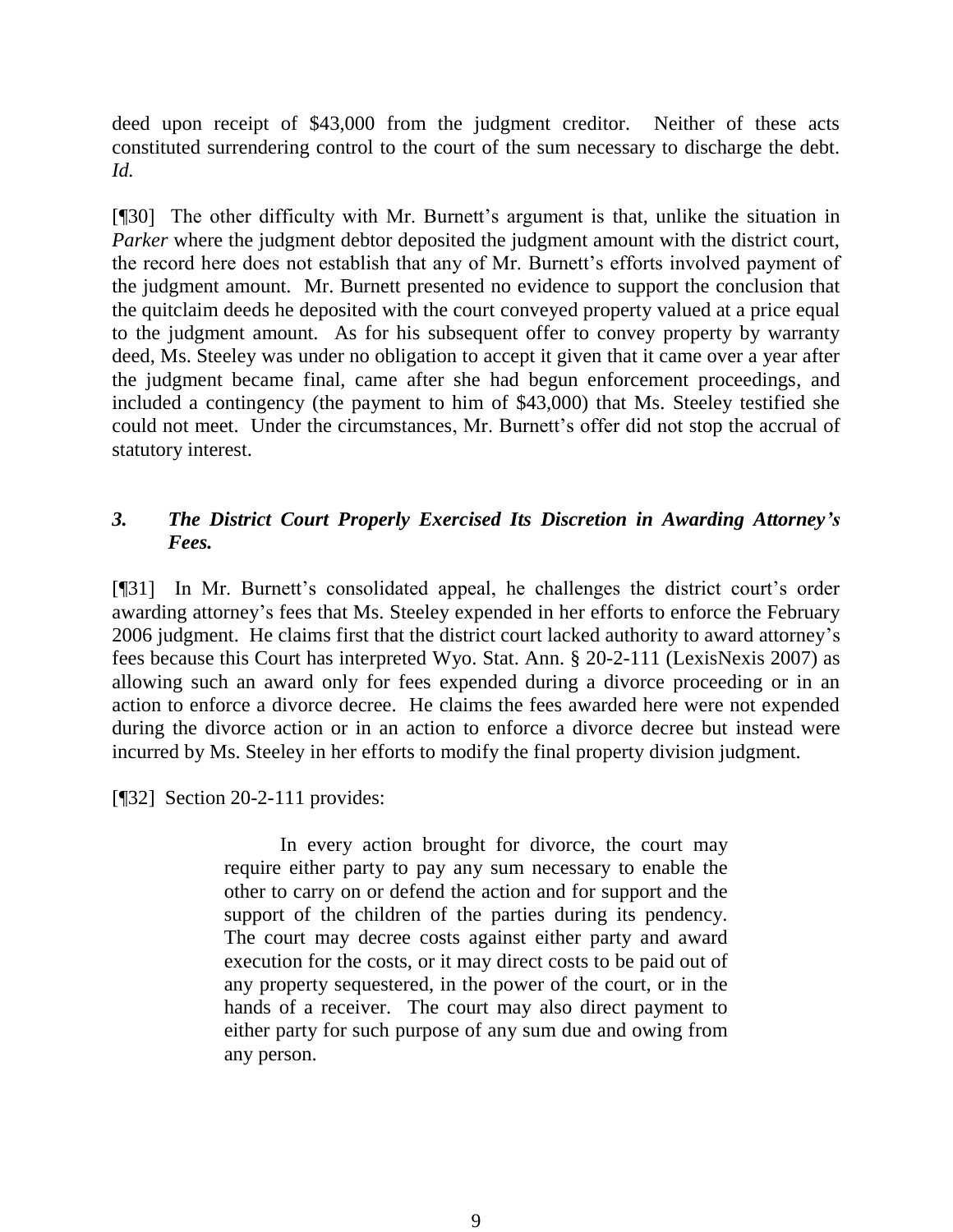[¶33] There is no question that this provision allows a party to obtain reimbursement of attorney's fees incurred in original divorce actions as well as proceedings to modify or enforce divorce decrees. *Roberts v. Roberts,* 816 P.2d 1293, 1298 (Wyo. 1991); *Broyles v. Broyles*, 711 P.2d 1119, 1129 (Wyo. 1985). In *Breitenstine v. Breitenstine*, 2006 WY 48, 132 P.3d 189 (Wyo. 2006), we considered an award of attorney's fees and costs that the wife incurred in attempting to enforce the district court's judgment against the husband. Concluding that the wife's efforts were occasioned by husband's continued failure to comply with the judgment, we upheld the award.

[¶34] We concluded earlier in this opinion that this appeal arose from Ms. Steeley's efforts to enforce the February 2006 judgment. As in *Breitenstine*, her efforts were occasioned by her former husband's failure to comply with the judgment. Mr. Burnett's argument that the award was not authorized by § 20-2-111 is without merit.

[¶35] Mr. Burnett argues next that, even if the district court had the authority to award attorney's fees, the evidence did not support the award in this case. He claims there was no showing that Ms. Steeley needed reimbursement of attorney's fees in order to proceed in the case or protect her interests. He contends that his payment to her of \$125,646.12 in the spring of 2007 allowed her to proceed and protect her interests.

[¶36] On appeal of an award of attorney's fees, the burden is on the party attacking the district court's ruling to show an abuse of discretion, and the ultimate issue is whether the court could reasonably conclude as it did. *Breitenstine*, ¶ 19, 132 P.3d at 195. In support of the motion for attorney's fees, Ms. Steeley's attorney submitted affidavits and itemized billing statements reflecting that as of October 31, 2007, he had billed Ms. Steeley the sum of \$42,501.00 in attorney's fees and incurred costs in the amount of \$2,823.86. Ms. Steeley also submitted her own affidavit in which she averred that: she received no property and no income from the marital businesses after the parties separated and prior to the divorce; in the divorce, she received very little cash other than her retirement funds; she used her retirement funds to establish a home and pay living expenses and attorney's fees incurred in obtaining the divorce and collecting the judgment; use of her retirement benefits resulted in withdrawal penalties and tax liabilities; she used the money she received in partial satisfaction of the judgment to pay off debts; and she had no savings or other funds with which to pay her attorney's fees.

[¶37] At the district court's request, Ms. Steeley also presented the affidavit of David Erickson, attorney at law, averring that he had reviewed her attorney's files and in his opinion the fees, costs and expenses incurred were reasonable and necessary for the legal work performed in attempting to collect and enforce the February 2006 judgment. Upon consideration of these motions and affidavits and the arguments of counsel, the district court entered an order granting Ms. Steeley's attorney's fees motion. Given the evidence presented, Mr. Burnett has not met his burden of showing an abuse of discretion. The